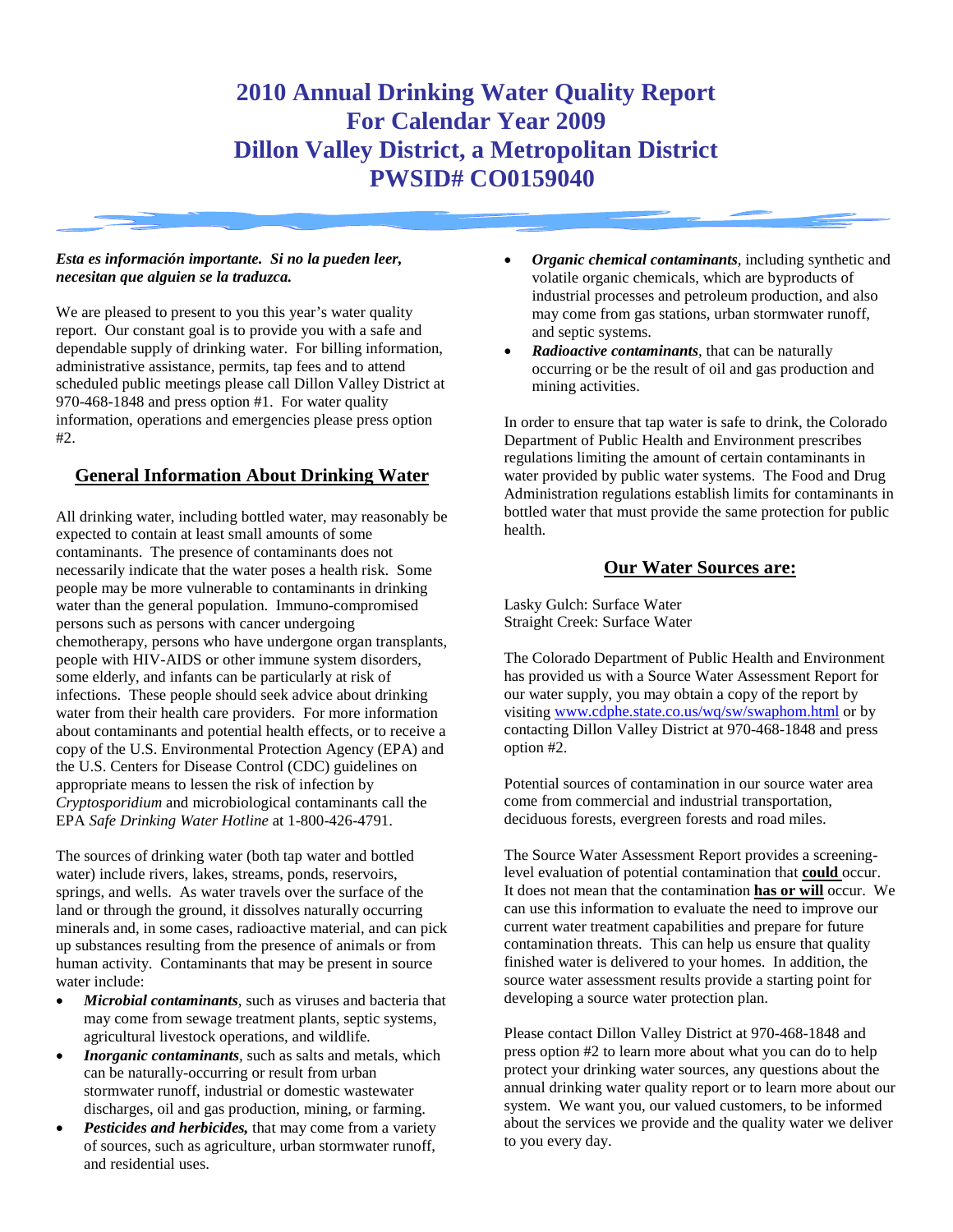## **Terms and Abbreviations**

To help you understand the terms and abbreviations used in this report, we have provided the following definitions:

- *Parts per million (ppm) or Milligrams per liter (mg/L)*  one part per million corresponds to one minute in two years or a single penny in \$10,000.
- *Parts per billion (ppb) or Micrograms per liter (µg/L)*  one part per billion corresponds to one minute in 2,000 years, or a single penny in \$10,000,000.
- *Parts per trillion (ppt) or Nanograms per liter (nanograms/L)* **-** one part per trillion corresponds to one minute in 2,000,000 years, or a single penny in \$10,000,000,000.
- *Parts per quadrillion (ppq) or Picograms per liter (picograms/L)* **-** one part per quadrillion corresponds to one minute in 2,000,000,000 years or one penny in \$10,000,000,000,000.
- *Picocuries per liter (pCi/L)* **-** picocuries per liter is a measure of the radioactivity in water.
- *Nephelometric Turbidity Unit (NTU)* **-** nephelometric turbidity unit is a measure of the clarity of water. Turbidity in excess of 5 NTU is just noticeable to the average person.
- *Action Level* **(AL) -** the concentration of a contaminant which, if exceeded, triggers treatment or other requirements which a water system must follow.
- *Action Level Goal (ALG***) -** The "Goal" is the level of a contaminant in drinking water below which there is no known or expected risk to health. The ALG allows for a

margin of safety.

- *Treatment Technique (TT)* **-** A treatment technique is a required process intended to reduce the level of a contaminant in drinking water.
- *Maximum Contaminant Level Goal* **(MCLG) -** The "Goal" is the level of a contaminant in drinking water below which there is no known or expected risk to health. MCLGs allow for a margin of safety.
- *Maximum Contaminant Level* **(MCL) -** The "Maximum Allowed" is the highest level of a contaminant that is allowed in drinking water. MCLs are set as close to the MCLGs as feasible using the best available treatment technology.
- *Maximum Residual Disinfectant Level Goal* **(MRDLG) -** The level of a drinking water disinfectant, below which there is no known or expected risk to health. MRDLGs do not reflect the benefits of the use of disinfectants to control microbial contaminants.
- *Maximum Residual Disinfectant Level* **(MRDL) -** The highest level of a disinfectant allowed in drinking water. There is convincing evidence that addition of a disinfectant is necessary for control of microbial contaminants.
- *Running Annual Average (RAA)* **-** An average of monitoring results for the previous 12 calendar months.

## **Water Quality Data**

We routinely monitor for contaminants in your drinking water according to Federal and State laws. The State of Colorado requires us to monitor for certain contaminants less than once per year because the concentrations of these contaminants are not expected to vary significantly from year to year, or the system is not considered vulnerable to this type of contamination. Some of our data, though representative, may be more than one year old.

**These tables show the results of our monitoring for the period of January 1 to December 31, 2009 unless otherwise noted.**

|                  | <b>Turbidity</b>                                                        |                                                                                         |                                 |                    |                                                 |  |  |  |  |  |  |  |
|------------------|-------------------------------------------------------------------------|-----------------------------------------------------------------------------------------|---------------------------------|--------------------|-------------------------------------------------|--|--|--|--|--|--|--|
|                  | <b>TT Requirement</b>                                                   | <b>Level Found</b>                                                                      | <b>Violation</b><br>(Yes or No) | <b>Sample Date</b> | <b>Likely Source of</b><br><b>Contamination</b> |  |  |  |  |  |  |  |
|                  | Maximum 1.49 NTU for<br>any single measurement                          | Highest single measurement:<br>0.29 NTU                                                 | N <sub>0</sub>                  | Date:<br>5/19/2009 |                                                 |  |  |  |  |  |  |  |
| <b>Turbidity</b> | In any month, at least<br>95% of samples must be<br>less than 0.349 NTU | Lowest monthly percentage of samples<br>meeting TT standard for our technology:<br>100% | No                              | Month:<br>N/A      | Soil Runoff                                     |  |  |  |  |  |  |  |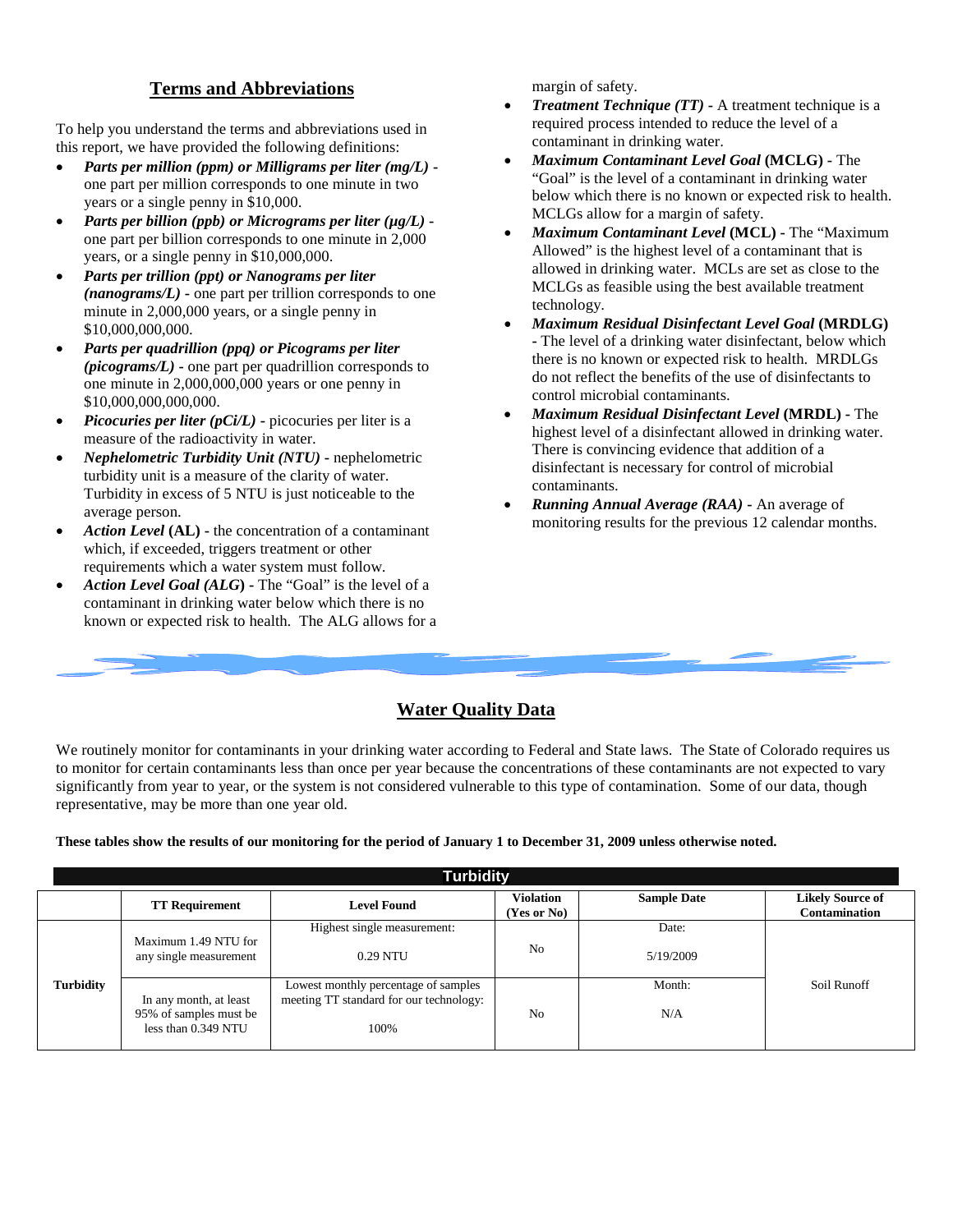| <b>Lead and Copper</b> |     |     |              |                             |                                      |                                 |                       |                                                                                                              |  |  |  |  |
|------------------------|-----|-----|--------------|-----------------------------|--------------------------------------|---------------------------------|-----------------------|--------------------------------------------------------------------------------------------------------------|--|--|--|--|
| Contaminant            | AL  | ALG | <b>Units</b> | 90 <sup>th</sup> Percentile | <b>Number</b><br>of Sites<br>over AL | <b>Violation</b><br>(Yes or No) | <b>Sample</b><br>Year | <b>Likely Source of Contamination</b>                                                                        |  |  |  |  |
| Copper                 | 1.3 | 1.3 | ppm          | 0.35                        | $\theta$                             | No                              | 2008                  | Corrosion of household plumbing systems; erosion<br>of natural deposits; leaching from wood<br>preservatives |  |  |  |  |
| Lead                   | 15  |     | ppb          | 15                          |                                      | N <sub>o</sub>                  | 2008                  | Corrosion of household plumbing systems, erosion<br>of natural deposits                                      |  |  |  |  |

| <b>Disinfectants</b> |             |              |              |                                     |                                 |                |                                         |  |  |  |
|----------------------|-------------|--------------|--------------|-------------------------------------|---------------------------------|----------------|-----------------------------------------|--|--|--|
|                      | <b>MRDL</b> | <b>MRDLG</b> | <b>Units</b> | Level<br><b>Detected</b><br>& Range | <b>Violation</b><br>(Yes or No) | Sample<br>Year | <b>Source</b>                           |  |  |  |
| Chlorine             | 4           | 4            | ppm          | 0.94<br>to<br>1.35                  | No                              | 2009           | Water additive used to control microbes |  |  |  |

| <b>Disinfection By-Product Precursors</b>                   |      |                                                                                                                                                      |             |                                                                |  |  |  |  |  |  |
|-------------------------------------------------------------|------|------------------------------------------------------------------------------------------------------------------------------------------------------|-------------|----------------------------------------------------------------|--|--|--|--|--|--|
| <b>Disinfection By-</b><br><b>Products</b>                  | Year | <b>Compliance Description</b>                                                                                                                        | Requirement | <b>Typical Sources</b>                                         |  |  |  |  |  |  |
| Control of<br>Disinfection By-<br><b>Product Precursors</b> | 2009 | We used enhanced treatment to remove the required amount of natural<br>organic material and/or we demonstrated compliance with alternative criteria. | <b>TT</b>   | Natural organic material that is<br>present in the environment |  |  |  |  |  |  |

| <b>Disinfection By-Products</b>    |            |             |       |         |       |                    |                                 |                            |                                              |  |  |
|------------------------------------|------------|-------------|-------|---------|-------|--------------------|---------------------------------|----------------------------|----------------------------------------------|--|--|
| Contaminant                        | <b>MCL</b> | <b>MCLG</b> | Units | Average | Range | <b>Highest RAA</b> | <b>Violation</b><br>(Yes or No) | <b>Sample</b><br>Date/Year | <b>Likely Source of</b><br>Contamination     |  |  |
| Haloacetic Acids<br>(HAA)          | 60         | N/A         | ppb   | 8       | 8     |                    | No                              | 8/19/2009                  | By-product of drinking<br>water disinfection |  |  |
| Total<br>Trihalomethanes<br>(TTHM) | 80         | N/A         | ppb   | 10      | 10    | 10                 | No                              | 8/19/2009                  | By-product of drinking<br>water disinfection |  |  |

| <b>Inorganic Contaminants</b> |            |             |              |                             |                          |                       |                                                                                                                                 |  |  |
|-------------------------------|------------|-------------|--------------|-----------------------------|--------------------------|-----------------------|---------------------------------------------------------------------------------------------------------------------------------|--|--|
| Contaminant                   | <b>MCL</b> | <b>MCLG</b> | <b>Units</b> | Level<br>Detected/<br>Range | Violation<br>(Yes or No) | <b>Sample</b><br>Date | <b>Likely Source of Contamination</b>                                                                                           |  |  |
| Barium                        |            |             | ppm          | 0.027                       | N <sub>0</sub>           | 5/5/2009              | Discharge of drilling wastes; discharge from metal<br>refineries; erosion of natural deposits                                   |  |  |
| Fluoride                      |            |             | ppm          | 1.0                         | N <sub>0</sub>           | 5/5/2009              | Erosion of natural deposits; water additive which<br>promotes strong teeth; discharge from fertilizer and<br>aluminum factories |  |  |
| Nitrate (as Nitrogen)         | 10         | 10          | ppm          | 0.12                        | N <sub>0</sub>           | 5/5/2009              | Runoff from fertilizer use; leaching from septic<br>tanks, sewage; erosion of natural deposits                                  |  |  |

#### **Secondary Contaminants**

Secondary standards are non-enforceable guidelines for contaminants that may cause cosmetic effects or aesthetic effects in drinking water. EPA recommends these standards but does not require water systems to comply.

| Contaminant/other_ | Secondary       |                     |              | Level           | <b>Violation</b> | Sample    |                      |
|--------------------|-----------------|---------------------|--------------|-----------------|------------------|-----------|----------------------|
| monitoring         | <b>Standard</b> | <b>MCLG</b>         | <b>Units</b> | <b>Detected</b> | (Yes or No)      | Date      | <b>Likely Source</b> |
| MPA                | N/A             | N/A                 | Log          | 5.090           | N/A              | 8/24/2009 |                      |
| Sodium             | N/A             | $\mathbf{X}$<br>N/A | ppm          |                 | N/A              | 5/5/2009  |                      |

#### **Health Effects Information About the Above Tables**

**Nitrate** in drinking water at levels above 10 ppm is a health risk for infants of less than six months of age. High nitrate levels in drinking water can cause blue baby syndrome. Nitrate levels may rise quickly for short periods-of-time because of rainfall or agricultural activity. If you are caring for an infant, and detected nitrate levels are above 5 ppm, you should ask advice from your health care provider.